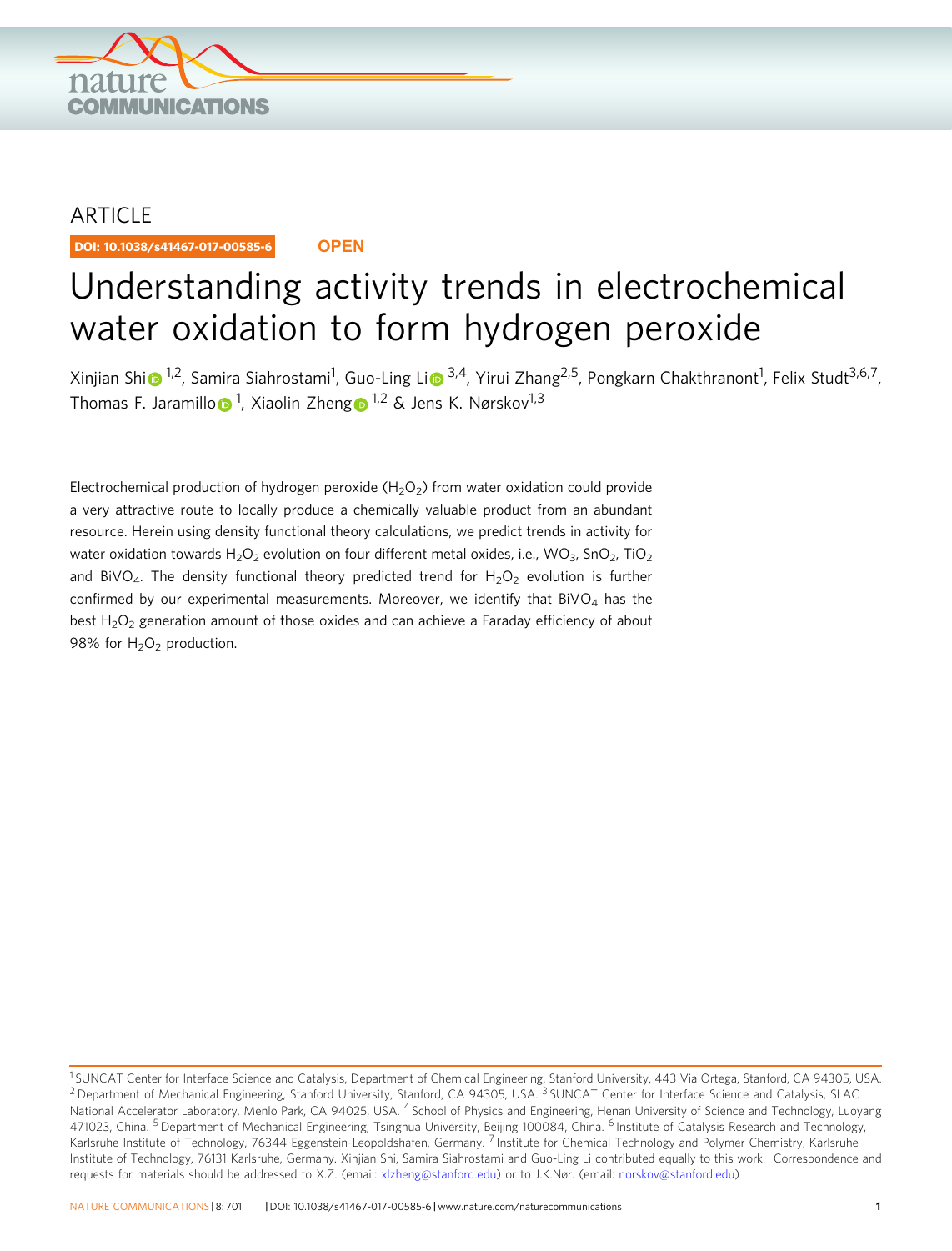<span id="page-1-0"></span>ydrogen peroxide  $(H_2O_2)$  is an important chemical with a wide range of applications in industry, such as paper and textile manufacturing and environmental protection for detoxification and color removal of wastewater<sup>1</sup>. Currently,  $H_2O_2$ is produced indirectly via the anthraquinone oxidation process, which is an energy-demanding multi-electron process and requires large plants<sup>[1](#page-4-0)</sup>. Moreover, transportation of  $H_2O_2$  to the place of use adds additional challenges due to safety concerns. Broader usage of  $H_2O_2$  could benefit from the capability of direct on-site production. Electrochemical synthesis of  $H_2O_2$  provides a straightforward route for on-site production and ideally solves the issues associated with the indirect anthraquinone route<sup> $2-9$  $2-9$ </sup>. One of the attractive possible routes for electrochemical  $H_2O_2$  generation is via two-electron oxidation of water (Eq.  $1)^{10-12}$  $1)^{10-12}$  $1)^{10-12}$  $1)^{10-12}$  $1)^{10-12}$ :

$$
2H_2O \to H_2O_2 + 2(H^+ + e^-) \quad E^{\circ} = 1.76 \text{ V} \tag{1}
$$

This process (Eq. 2) is desirable since it can be coupled with hydrogen evolution reaction (Eq. 2) to simultaneously produce two valuable products:  $H_2O_2$  and  $H_2$  (Eq. 3) in a single electrochemical device using only water as raw material. Such a device can also be coupled with photoabsorbers to utilize sunlight for both reactions:<sup>[12](#page-4-0)–[14](#page-4-0)</sup>

$$
2(H^{+} + e^{-}) \rightarrow H_{2} \quad E^{\circ} = 0.0 V \tag{2}
$$

$$
2H_2O \rightarrow H_2O_2 + H_2 \tag{3}
$$

However, the two-electron water oxidation (Eq. 1) must compete with the four-electron oxidation reaction for  $O_2$ generation (Eq. 4) and the one-electron oxidation reaction for producing OH radical  $(Eq. 5)^{12}$  $(Eq. 5)^{12}$  $(Eq. 5)^{12}$ .

$$
2H_2O \to O_2 + 4(H^+ + e^-) \quad E^{\circ} = 1.23 \text{ V} \tag{4}
$$

$$
H_2O \to OH^{\bullet}(aq) + (H^+ + e^-)
$$
  $E^{\circ} = 2.38 \text{ V}$  (5)

The relevant intermediates of the one- (Eq.  $5^{12}$ ), two- (Eq. 1) and four-electron (Eq. 4) water oxidation reactions are OH\*, O\* and OOH\*. Historically, the  $O_2$  generation reaction (Eq. 4) has been the main focus of the water oxidation research<sup>[15](#page-4-0)–[29](#page-5-0)</sup> and less attention has been paid to the selective two-electron oxidation reaction of water to  $H_2O_2$  (Eq. 1), which is considered as a much more difficult process. A main challenge in realizing such a photoelectrochemical production of  $H_2O_2$  system is to find a material that can selectively and efficiently produce  $H_2O_2$  from water. Electrochemical oxidation of water has been reported over various metal oxides, such as  $MnO_x^{10}$ ,  $^{11}$  $^{11}$  $^{11}$ ,  $WO_3$ -BiV $O_4^{14}$  $O_4^{14}$  $O_4^{14}$ ,  $^{30}$  $^{30}$  $^{30}$ ,  $^{31}$  $^{31}$  $^{31}$ and  $TiO<sub>2</sub><sup>32-36</sup>$  $TiO<sub>2</sub><sup>32-36</sup>$  $TiO<sub>2</sub><sup>32-36</sup>$ . These pioneering works have not only demonstrated the potential of  $H_2O_2$  production over metal oxides but also suggested that  $BiVO<sub>4</sub>$  is the best oxide for  $H<sub>2</sub>O<sub>2</sub>$  produc- $\[\text{tion}^{14, 3I}\]$  $\[\text{tion}^{14, 3I}\]$  $\[\text{tion}^{14, 3I}\]$ . Nevertheless, little is known about the energy barrier and the limiting potential for  $H_2O_2$  generation for different metal oxides. Even less is known about how the  $H_2O_2$  generation efficiency of these metal oxides vary with applied biases both theoretically and experimentally. Such study on the bias-dependent  $H<sub>2</sub>O<sub>2</sub>$  production is critical for understanding the competition among one-, two- and four-electron pathways under different bias, a prerequisite for identifying the optical bias range for  $\rm H_2O_2$ generation.

In the present work, we theoretically investigate the activity trends of four different oxides (i.e.,  $WO_3$ ,  $SnO_2$ ,  $TiO_2$  and  $BiVO_4$ ) towards water oxidation for  $H_2O_2$  production with further experimental validation. Both the calculated and measured onset potentials for  $H_2O_2$  production increase in the sequence of  $WO_3$ ,  $BiVO<sub>4</sub>$ ,  $SnO<sub>2</sub>$  and  $TiO<sub>2</sub>$ . Among all these four oxides,  $BiVO<sub>4</sub>$  is

identified as the best catalyst for the two-electron water oxidation in dark and under illumination, and this result is consistent with previous studies on comparing different metal oxides for  $H_2O_2$ production<sup>[14,](#page-4-0) [31](#page-5-0)</sup>. Importantly, we identify the optimal bias range for BiVO<sub>4</sub> to produce H<sub>2</sub>O<sub>2</sub> in dark  $(\sim 2.9-3.3 \text{ V}$  vs RHE) and under illumination  $(-1.7 \text{ V}-2.3 \text{ V} \text{ vs } \text{RHE})$ . As such, BiVO<sub>4</sub> achieves a high faraday efficiency (FE) of 70% in dark and 98% under 1 sun illumination.

### Results

**Theoretical analyses.** As discussed above,  $H_2O_2$  synthesis from water oxidation is a challenging reaction. This is due to the fact that selectivity and activity of the materials are largely limited by several criteria imposed by the thermodynamics of the competing reactions<sup>13</sup>. The adsorption free energies of relevant intermediates of the one- (Eq. 5), two- (Eq. 1) and four-electron (Eq. 4) water oxidation reactions, i.e.,  $OH^*$ ,  $O^*$  and  $OOH^*$  can be calculated using density functional theory (DFT). We show here that the free energies of OH\* and O\* are key parameters determining the selectivity and activity towards different oxidation products,  $O_2$  (Eq. 4), OH radical (Eq. 5) or  $H_2O_2$  (Eq. 1)<sup>13</sup>. Using DFT, we calculated the free energies of OH\*, O\* and OOH\* on BiVO4 (details of calculations in Supplementary Note 1). We only focus on the (111) surface, which has been shown theoretically and experimentally to be stable and exposed in the  $\rm BiVO_4$  crystal structure<sup>37</sup>. In addition, we have taken the OH<sup>\*</sup>, O<sup>\*</sup> and OOH<sup>\*</sup> free energies for  $WO_3(100)$ ,  $TiO_2(110)$  and  $SnO_2(110)$ from reported DFT calculations (Supplementary Note 1, Supplementary Fig. 1 and Supplementary Tables 1, 2) [13](#page-4-0), [38](#page-5-0)–[40](#page-5-0). We use the computational hydrogen electrode (CHE) model, which exploits that the chemical potential of a proton–electron pair is equal to gas-phase  $H_2$  at standard conditions. The electrode potential is taken into account by shifting the electron energy by  $-eU$ , where  $e$  and  $U$  are the elementary charge and the electrode potential, respectively<sup>[41](#page-5-0)</sup>. The limiting potential for the electrochemical reaction to occur is defined as the lowest potential, at which all the reaction steps are downhill in free energy following the previous report<sup>13</sup>. Figure 1 shows the activity volcano plots based on the calculated limiting potentials as a function of the calculated free energy of OH\*  $(\Delta G_{\text{OH}}^*)$  for both two-electron (black) and four-electron (blue) oxidation reactions.



Fig. 1 Activity volcano plots. It is based on calculated limiting potentials as a function of calculated adsorption energies of  $OH^*$  ( $\Delta G_{OH^*}$ ) for the two-electron oxidation of water to hydrogen peroxide evolution (black) and the four-electron oxidation to oxygen evolution (blue). The corresponding equilibrium potentials for each reaction have been shown in dashed lines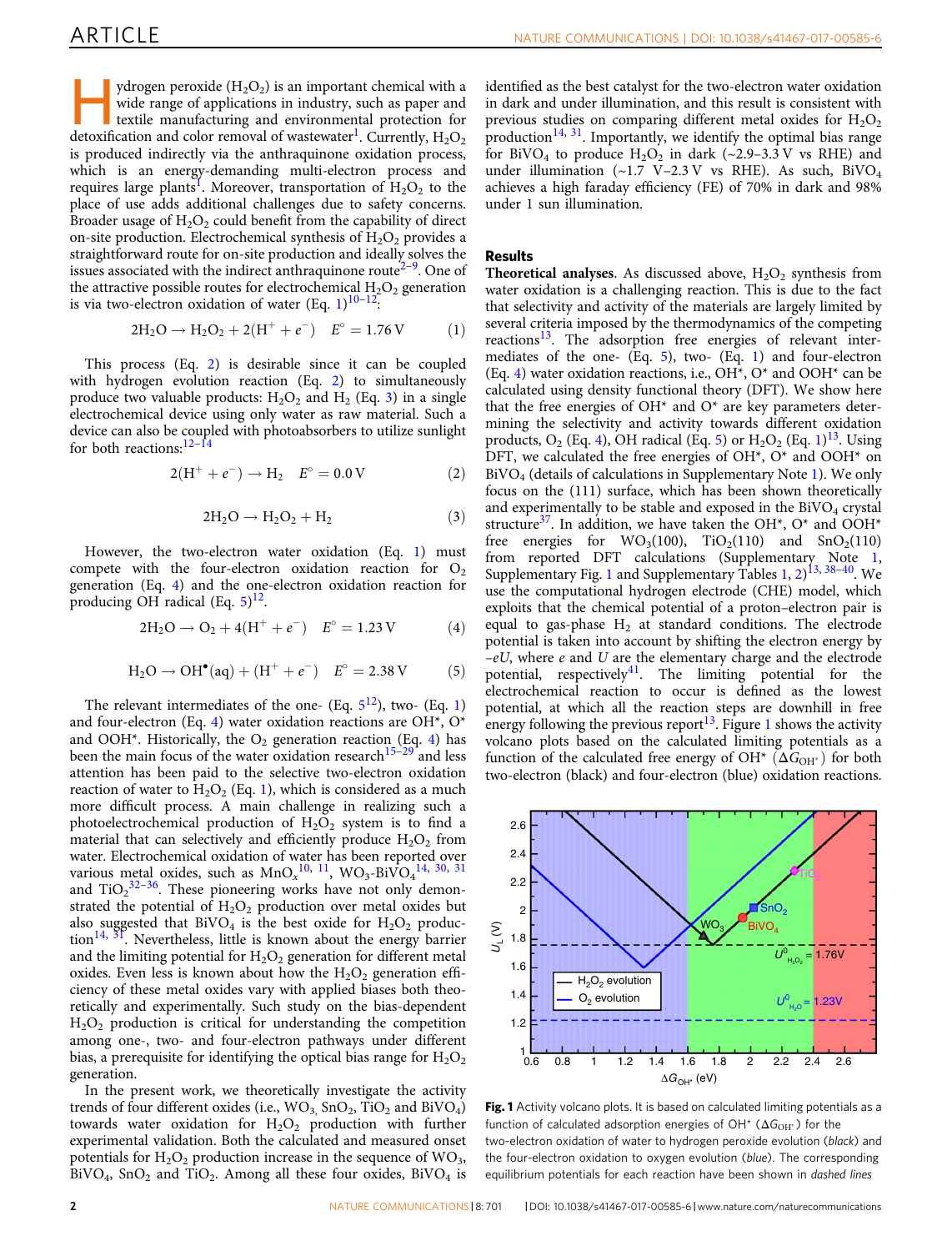<span id="page-2-0"></span>

Fig. 2 J-V curves and onset potentials. a J-V curves of four metal oxides without illumination, for which the current onset suggest the onset of H<sub>2</sub>O<sub>2</sub> production. **b** Theoretical predicted onset potentials vs experimental measured onset potentials for H<sub>2</sub>O<sub>2</sub> production. The values on the y-axis are the theoretical limiting potential obtained from Fig. [1](#page-1-0). As to the x-axis, the values of hollow points were the potentials for the J–V curves of different metal oxides to reach 0.2 mA cm<sup>-2</sup> in Fig. 2a, while the values of the solid points were the potentials at which the generated H<sub>2</sub>O<sub>2</sub> concentration reaches 1 ppm, by measuring a 1 cm<sup>2</sup> sample in the 20 ml electrolyte for 10 min

The corresponding equilibrium potentials for each reaction have been shown in dashed lines.

From the thermodynamic point of view, materials with strong OH adsorption energy (shaded in blue in Fig. [1](#page-1-0)) will further oxidize  $OH^*$  to  $O^*$  and  $OOH^*$ , following the complete fourelectron oxidation reaction (Eq. [4\)](#page-1-0) to evolve oxygen. Therefore, electrocatalysts with weak OH\* free energy will have low selectivity towards the four-electron pathway but high preference towards the two-electron route. At the same time, the OH\* free energy should be strong enough to dissociate the water molecule and provide a good thermodynamic driving force, for the twoelectron pathway towards  $H_2O_2$ . The free energy for  $H_2O_2$ formation is  $\sim$ 3.5 eV, twice of the equilibrium potential for Eq. [1,](#page-1-0) so the electrocatalyst should have  $\Delta G_{\text{O*}} \gtrsim 3.5 \text{ eV}$ . Given the fact that the \*O and \*OH energies are generally found to scale  $(\Delta G_{\text{O*}} = 2\Delta G_{\text{OH*}} + 0.28)^{38}$ , this sets a lower limit for OH\* free energy, i.e.,  $\Delta G_{\text{OH*}} \geq \frac{3.5}{2} - \frac{0.28}{2} \sim 1.6 \text{ eV}$ . The upper limit for  $\Delta G_\text{OH}$  is set by the free energy of OH radical formation in the solution (Eq. [5](#page-1-0)), since too weak OH<sup>\*</sup> free energy with  $\Delta G_{\text{OH}^*}$  >  $\sim$ 2.4 eV drives the reaction towards OH radical formation (pink) shaded area in Fig. [1](#page-1-0)). Hence, the combined thermodynamic criteria and scaling relation indicates a selective catalyst for  $H_2O_2$ evolution should have  $\Delta G_{\text{OH}*}$  from ~1.6 to 2.4 eV. This thermodynamic analysis suggests that  $WO_3$ ,  $SnO_2$ ,  $BiVO_4$  and  $TiO<sub>2</sub>$  should be able to generate  $H<sub>2</sub>O<sub>2</sub>$  within certain values of the  $OH*$  free energy (shaded in green in Fig. [1](#page-1-0)). To increase the selectivity region for  $H_2O_2$  evolution, we need to identify catalyst materials that largely deviate from the  $O^*$  and  $OH^*$  scaling relation<sup>42</sup>.

Aside from the high selectivity, the two-electron oxidation reaction (Eq. [1\)](#page-1-0) ideally should also have high activity with low overpotential. The theoretical overpotential is defined as the difference between the limiting potential and equilibrium potential (1.76 V for the two-electron path). The overpotential is governed by the binding of  $OH<sup>*</sup>$  to the catalyst surface, so controlling the overpotential is a matter of tuning the free energy of OH<sup>\*[41](#page-5-0)</sup>. An OH<sup>\*</sup> free energy ( $\Delta G$ <sub>OH\*</sub>) of 1.76 eV, when calculated at zero potential and relative to liquid water, will give zero overpotential. The calculated theoretical limiting potential for  $BiVO<sub>4</sub>$  is 1.95 V, hence it has a theoretical overpotential of  $\sim$ 0.2 V for the two-electron oxidation reaction. The activity of  $BiVO<sub>4</sub>$  can be further improved with different doped metals such as Sr and Ru (Supplementary Note 2, Supplementary Fig. 2 and Supplementary Table 3). The calculated limiting potentials for  $WO<sub>3</sub>$ ,  $SnO<sub>2</sub>$  and  $TiO<sub>2</sub>$  are 1.82, 2.02 and 2.27 V, respectively. In the following, we show that the trend in theoretical limiting

potentials for  $WO_3$ ,  $BiVO_4$ ,  $SnO_2$  and  $TiO_2$  is in very good agreement with experimental measurements.

**Materials fabrication.** Experimentally, we evaluate the  $H_2O_2$ evolution performance of four oxides:  $WO_3$ ,  $BIVO_4$ ,  $SnO_2$  and  $TiO<sub>2</sub>$  by determining their onset potentials, faraday efficiencies and production rates of  $H_2O_2$  per geometric area of electrodes. All the oxides were synthesized on transparent and conductive fluorine-doped tin oxide (FTO) substrates. The  $WO<sub>3</sub>$  was synthesized by flame vapor deposition (FVD). BiVO<sub>4</sub>,  $SnO<sub>2</sub>$ , and TiO2 were synthesized by a sol–gel process (see Methods and Supplementary Note 3). Since the electrochemical performance of each oxide is affected by its loading, each oxide film was individually optimized to yield the highest FE for the dark electrochemical measurement before taken for comparison. For example, Supplementary Fig. 3 shows that the measured FE for  $H<sub>2</sub>O<sub>2</sub>$  production varies with the BiVO<sub>4</sub> loading, which was controlled by varying the precursor concentration during the spin coating process (Supplementary Fig. 4). The low loading results in low BiVO<sub>4</sub> coverage and exposed FTO, leading to a low  $H_2O_2$ production. On the other hand, the high coverage results in high film resistance that impedes the charge transport process. Hence, for each oxide investigated, its loading on FTO was individually optimized for  $H_2O_2$  production and the dependence of the FE on sample preparation conditions for each oxide is listed in Supplementary Table 4.

H<sub>2</sub>O<sub>2</sub> production comparison under dark conditions. Next, we measured the current–voltage  $(J-V)$  curves for the four oxides (WO<sub>3</sub>, BiVO<sub>4</sub>, SnO<sub>2</sub> and TiO<sub>2</sub>) without illumination (Fig. 2a). The *J*–*V* onset, as well as the experimental measured  $H_2O_2$  evolution onset potentials (defined as the potential at which the  $H<sub>2</sub>O<sub>2</sub>$  concentration reaches 1 ppm), are compared with the calculated theoretical potentials in Fig. 2b. It can be seen that both the measured current onset potential (hollow symbols) and the onset potential for  $H_2O_2$  generation (solid symbols) increase in the order of  $WO_3 < BiVO_4 < SnO_2 < TiO_2$ , which agrees with the theoretical predication, supporting the validity of using  $\Delta G_{\text{OH}*}$  as a descriptor to analyze the  $H_2O_2$  evolution onset (Fig. [1\)](#page-1-0). The measured onset potentials are higher than the calculated values, which is likely due to the additional kinetic barriers to be overcome in the actual experiments.

We further quantified the FE and the amount of  $H_2O_2$ generated from the oxides as functions of the applied biases. As shown in Fig. [3a](#page-3-0), all the metal oxides investigated share the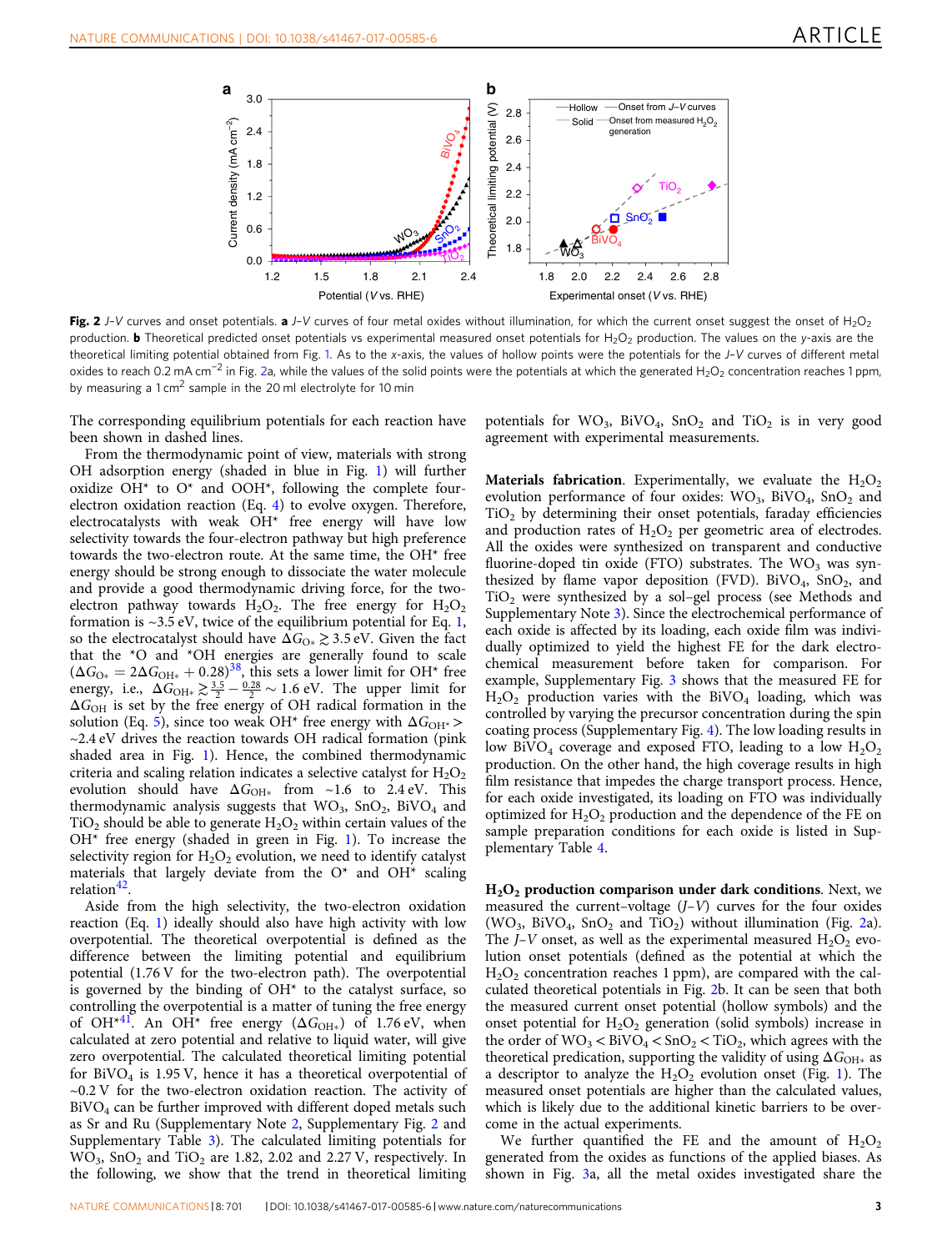<span id="page-3-0"></span>

Fig. 3 The faraday efficiency (FE) and mole amount of H<sub>2</sub>O<sub>2</sub> under dark. a The FE and b the mole amount (n) of H<sub>2</sub>O<sub>2</sub> generation (n) vs potential (V) without illumination. Both show that BiVO<sub>4</sub> has the highest FE and n for H<sub>2</sub>O<sub>2</sub> production over other metal oxides



Fig. 4 The FE for BiVO<sub>4</sub> under both dark and illumination. FE vs applied bias for  $BiVO<sub>A</sub>$  under different conditions, including different electrolytes in darkness, same electrolyte between darkness and illumination, and different layers under illumination. The thicker  $BiVO<sub>4</sub>$  with light illumination in NaHCO<sub>3</sub> shows best performance for  $H_2O_2$  production

similar FE trend with increasing applied bias: the FE first increases to a maximum value and then decreases. Or equivalently, for each metal oxide, there is an optimal potential window for  $H_2O_2$  production, due to the competition with one-electron and four-electron oxidation reactions as predicted by theory (Fig. [1\)](#page-1-0). Among all the oxides investigated,  $BiVO<sub>4</sub>$ achieves the highest FE of 70% at 3.1 V vs RHE. In addition,  $BiVO<sub>4</sub>$  also has the highest  $H<sub>2</sub>O<sub>2</sub>$  production rate per geometric area of electrode (Fig. 3b), due to the combined high FE (Fig. 3a) and high current density (Fig. [2a](#page-2-0)).

 $H<sub>2</sub>O<sub>2</sub>$  production on BiVO<sub>4</sub> under different conditions. The above results clearly indicate that  $BiVO<sub>4</sub>$ , among the four oxides investigated, has the best electrochemical properties towards  $H<sub>2</sub>O<sub>2</sub>$  production, which is consistent with the previous screening studied of different metal oxides for  $H_2O_2$  generation<sup>31</sup>. Next, we further investigated the influence of other conditions on the  $H_2O_2$ production of using BiVO4, including the electrolyte, light illumination and sample thickness. The two dash lines in Figure 4 are the measured FEs for the thin 1-layer BiVO<sub>4</sub> (i.e., spin coating once) under dark using two different electrolytes: 1 M NaHCO<sub>3</sub> (pH = 8.3) and 0.5 M Na<sub>2</sub>SO<sub>4</sub> (adjusted to pH = 8.3 with NaOH). Clearly, NaHCO<sub>3</sub> is a much better electrolyte than NaOH/  $Na<sub>2</sub>SO<sub>4</sub>$  for the  $H<sub>2</sub>O<sub>2</sub>$  production from water oxidation. This

observation is consistent with recent work by Fuku et al., $^{14}$  which reported that  $HCO_3^-$  is beneficial for the  $H_2O_2$  production. In addition, as shown in Fig. 4, illumination not only shifts the onset potential to lower values but also increases the FEs for  $H_2O_2$ production from 70% to over 95% for the 1-layer BiVO<sub>4</sub> in NaHCO<sub>3</sub>. The reasons are that illumination introduces additional photogenerated charge carriers for  $H_2O_2$  production and supplies photovoltage to allow  $H_2O_2$  generation from water oxidation at a lower external bias<sup>[43](#page-5-0)</sup>. To further enhance the benefits under illumination, we increase the loading of  $BiVO<sub>4</sub>$  by spin coating nine times (referred as  $9$ -layer BiVO<sub>4</sub>) to enhance the light absorption. The increased thickness for  $B\text{i} \text{VO}_4$  further shifts the onset potential for  $H_2O_2$  to less than 1.1 V vs RHE, which is over 1.1 V lower than that of the dark conditions. This lowered onset potential and increased FEs strongly support that  $BiVO<sub>4</sub>$  is a promising photoanode material for the  $H_2O_2$  production in a photoelectrochemical system. The J–V curve and the measured  $H<sub>2</sub>O<sub>2</sub>$  generation rate under illumination for this 9-layer BiVO<sub>4</sub> are shown in Supplementary Fig. 5. In addition, we have measured the evolved gaseous  $O_2$  and  $H_2$  and the measured FEs are shows in Supplementary Fig. 6. The figure shows that the sum of the FE  $(O_2)$  and FE  $(H_2O_2)$  is about 98–103%, confirming the accuracy in our  $H_2O_2$  concentration measurement. Finally, the photoelectrochemical stability of  $BivO<sub>4</sub>$  is known to be an issue when the electrolyte is far from neutral conditions because the  $V^5$ <br><sup>+</sup> tends to dissolve into solution<sup>44, 45</sup> However, we used the tends to dissolve into solution<sup>[44](#page-5-0), [45](#page-5-0)</sup>. However, we used the bicarbonate electrolyte with a measured pH value of 8.3; hence,  $BiVO<sub>4</sub>$  is relatively stable in this near neutral region<sup>46</sup>.

#### **Discussion**

In the present work, we utilized DFT calculations in conjunction with experimental measurements to study the activity of two-electron water oxidation towards  $H_2O_2$  evolution over four metal oxides, namely  $WO_3$ ,  $BiVO_4$ ,  $SnO_2$  and  $TiO_2$ . Both the calculated and measured onset potentials for  $H_2O_2$  production increase in the sequence of  $WO_3$ ,  $BiVO_4$ ,  $SnO_2$  and  $TiO_2$ . Among all these four oxides,  $BiVO<sub>4</sub>$  produces the highest faraday efficiency (~70%) and largest amount for  $H_2O_2$  under dark. The peak faraday efficiency  $\rm BiVO_4$  is further increased to 98% by adding illumination, optimizing electrolyte and optimizing the thickness of BiVO4. Those optimizations also lower the onset potential from 2.2 V to <1.1 V. These results suggest that  $BiVO<sub>4</sub>$  is an excellent photoanode candidate for electrochemical and photoelectrochemical  $H_2O_2$  production. The theoretical simulation and experimental demonstration illustrated in this work have furthered the understanding of the activity and selectivity of water oxidation to  $H_2O_2$  on metal oxide surfaces. Our result has opened an avenue for novel photoelectrochemical device designs with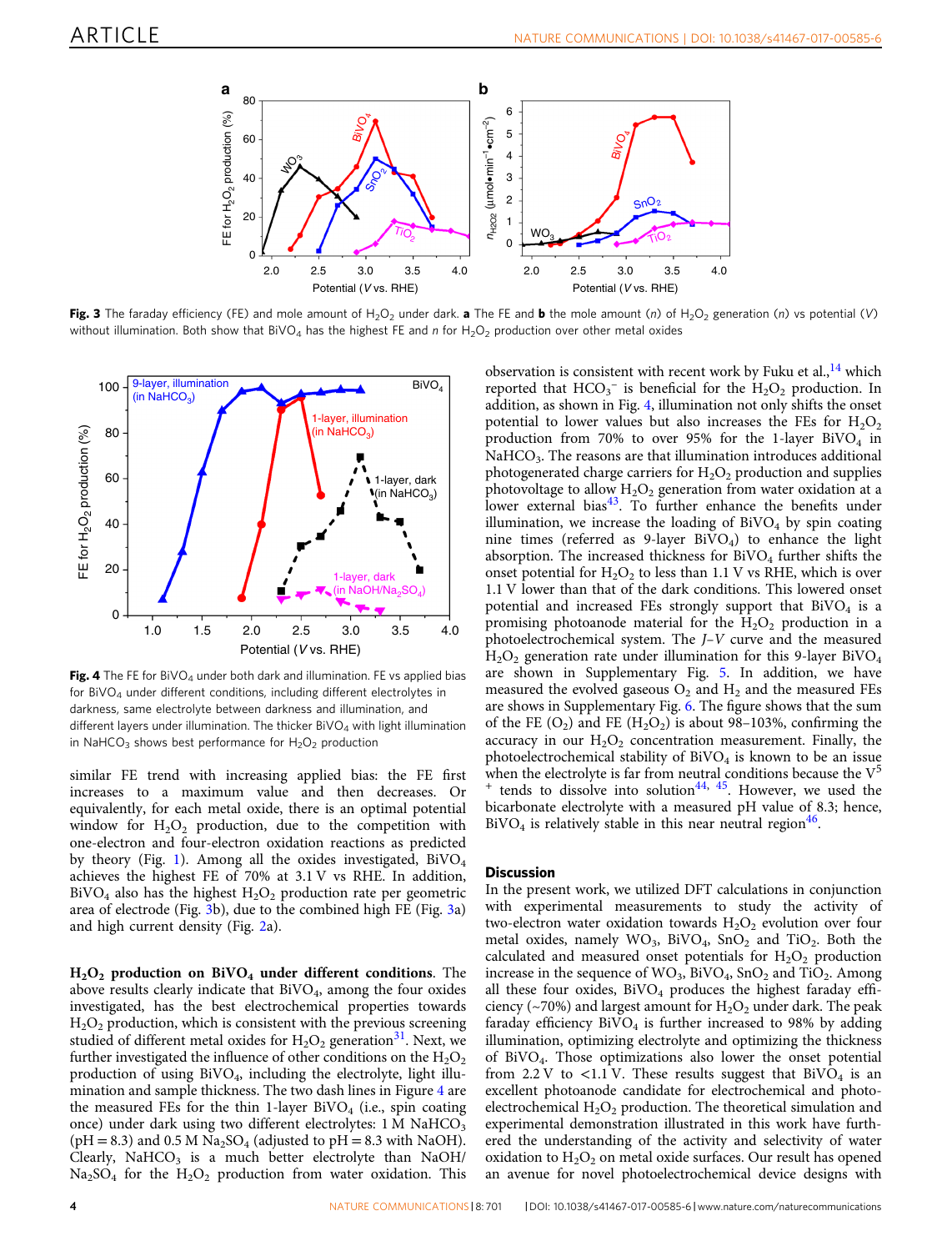<span id="page-4-0"></span>fundamental mechanism study that utilize solar energy and water to produce an oxidative product with higher value beyond  $O<sub>2</sub>$ .

#### Methods

Fabrication of various metal oxides on FTO. The  $BiVO<sub>4</sub>$  precursor solution was prepared from a mixture of bismuth nitrate hexahydrate  $(BiN_3O_9·5H_2O, 99.99\%;$ Aldrich) and vanadyl acetylacetonate ( $C_{10}H_{14}O_5V$ , 98%; Aldrich), which were added to a solution of acetylacetone ( $C_5H_8O_2$ ; Aldrich) and acetic acid (CH3COOH, 99.70%; Fisher) with a ratio of 1:0.12, followed by sonication for 10 min. After sonication, a dark green solution was obtained and the solution is usually used within a day after the preparation. For the one named 1-layer, the mole concentration of Bi was varied from 0.08 M, and 0.04 M, 0.02 M, to 0.01 M. For a typical spin coating,  $100 \mu$ l of the BiVO<sub>4</sub> precursor solution was dropped on a pre-cleaned FTO glass followed by spin coating (500 r.p.m. for 5 s and 1500 r.p.m. for 30 s). The samples were then annealed at 100 °C for 10 min, and 300, 400, and 500 °C for 5 min at each temperature. Similar step-wise annealing process was commonly used for metal oxide fabrication, and the purpose is to slowly evaporate the solvent to achieve a better film morphology. For spin coating multiple layers, the same process above was repeated for multiple times. Finally, the coated FTO was annealed in a box furnace at 500 °C for 2 h.

 $SnO<sub>2</sub>$  was fabricated by using a sol-gel process similar with BiVO<sub>4</sub>. Firstly the precursor solution was made by dissolving 0.1932 g tin chloride in 10 ml 2-methoxyethanol (CH<sub>3</sub>OCH<sub>2</sub>CH<sub>2</sub>OH, 99.8%; Aldrich) and 0.2 ml acetylacetone  $(CH_3COCH_2COCH_3, \geq 99.3\%$ ; Aldrich) as the best condition, and sonicated for 30 min. After then the solution was put in a fume hood with aging for one night. The solution was spin coated on top of cleaned FTO with first 5 s, 500 r.p.m. and second 35 s, 2000 r.p.m. steps. Annealing process was carried out by using step by step method (100 °C for 5 min, 300 °C for 5 min and finally 455 °C for 30 min).

TiO2 was fabricated from a paste making and coating process. About 9.5 ml ethanol and 0.5 ml water were mixed and 0.5 g polyethylene glycol (Aldrich) was added and the mixture was sonicated for 30 min. Then  $0.25$  g  $TiO<sub>2</sub>$  powder (Aldrich) as the best condition was added and the suspension was sonicated for another 10 min. Then the suspension was put on a hot plate and heated at 120 °C until the total volume reached 5 ml to get the  $TiO<sub>2</sub>$  paste. The paste was used to spin coat or blade coat on top of FTO glass, followed by the annealing process at 400 °C for 2 h.

 $WO_3$  was synthesized by FVD method<sup>[46](#page-5-0)</sup>, for which a W wire (0.5 mm in diameter; Aldrich) was oxidized by flame as the WOx vapor source. Those WOx vapor further deposited on FTO as W18O49 nanowires. The optimized FVD condition followed the one used in Rao et al.'s work<sup>46</sup>, with 18.4SLPM:12.5SLPM CH<sub>4</sub> to air flow ratio and a substrate temperature 550 °C for 10 min of deposition (Supplementary Table 4).  $\rm W_{18}O_{49}$  nanowires were further converted to  $\rm WO_3$ nanowires by annealing at 500 °C in a box furnace for 1 h.

**Characterizations**. The  $H_2O_2$  production from various anodes was detected by using the potentiostat with the three-electrode system, in which the Ag/AgCl electrode was used as a reference electrode and Ti foil as the counter electrode. Silver paste and Teflon tape were used to make metal contact and to define area when necessary. The measurements under illumination were obtained under 1 Sun at AM 1.5 G. The amount of generated  $H_2O_2$  was detected by using the standard  $H<sub>2</sub>O<sub>2</sub>$  strips (Indigo Instruments). In addition, the generated  $H<sub>2</sub>O<sub>2</sub>$  concentration was further confirmed with a titration process by using potassium permanganate (KMnO4, ≥99.0%; Aldrich). The permanganate ion has a dark purple color, and the color disappears during titration when the  $MnO_4^-$  is totally consumed based on the following equation:

$$
2MnO_4^- + 5H_2O_2 + 6H^+ \rightarrow 2Mn^{2+} + 5O_2 + 8H_2O
$$
 (6)

In this work, the sulfuric acid (H<sub>2</sub>SO<sub>4</sub>; Acros Organics) was used as the H<sup>+</sup> source. We measured five  $H_2O_2$  solution samples with different degrees of dilution from a same initial concentration 100 ppm, by both the standard strips and the permanganate titration methods. The results are shown in Supplementary Fig. 7, which shows that two methods basically agree with each other, confirming the accuracy of the  $H_2O_2$  concentration measurement.

To make the result of the onset potential of  $H_2O_2$  generation value more fair and accurate, in addition to the dark current onset here it was also defined as the potential at which the  $H_2O_2$  generation starts to be detected (beyond 1 ppm), by measuring a 1 cm<sup>2</sup> sample in a 20 ml electrolyte for 10 min.  $H_2$  and  $O_2$  were detected by the gas chromatography analysis, and the morphology of the samples were obtained using scanning electron microscopy (FEI XL30 Sirion SEM). The FE for  $H_2O_2$  production (%) is calculated by

$$
FE = \frac{Amount of generated H_2O_2(mod)}{theoretical generated H_2O_2} \times 100
$$
 (7)

where the theoretical amount of  $H_2O_2$  is equal to the total number of electrons divided by two (in mol). The FE of  $H_2O_2$  is calculated based on the accumulated amount of  $H_2O_2$  after the 10 min measurement for each condition. The FEs for  $H_2$ and  $O_2$  are calculated in a similar way, in which the theoretical amount of  $H_2$  is also equal to the total amount of electrons divided by two (in mol), while the theoretical amount of  $O_2$  is equal to the total amount of electrons divided by four (in mol), respectively.

Computational details. Density functional theory calculations are done using the projector-augmented wave method and a plane-wave basis set as implemented in the Vienna Ab Initio Simulation Package (VASP). The valence configurations are treated as  $6s^26p^3$  for Bi,  $3d^34s^2$  for V,  $2s^22p^4$  for O and  $1s^1$  for H. The cutoff energy for plane-wave basis functions is 400 eV. The bulk and surface properties of BiVO<sub>4</sub> are optimized within GGA-PBE. For a more accurate description, the calculations are done within GGA-rPBE for the adsorption energies of OH\*,  $O^*$  and  $OOH^*$  species on the BiVO<sub>4</sub>(111) surface. The reference energies of the pristine slab,  $H_2$ ,  $H_2O$  and  $O_2$  molecules are also carefully treated within GGA-rPBE. For periodic slab calculations, slabs of six metal-oxygen layers are separated by at least 12 Å of vacuum. The atomic positions within the top two layers of the slabs were allowed to relax with the force convergence of 0.02 eV per Å. Spin polarization is considered in all the calculations.

Data availability. Data supporting the findings of this study are available within the article and its supplementary information files, and from the corresponding author upon reasonable request.

Received: 16 January 2017 Accepted: 7 July 2017 Published online: 26 September 2017

#### References

- 1. Campos-Martin, J. M., Blanco-Brieva, G. & Fierro, J. L. G. Hydrogen peroxide synthesis: an outlook beyond the anthraquinone process. Angew. Chem. Int. Ed. Engl. 45, 6962–6984 (2006).
- 2. Siahrostami, S. et al. Enabling direct  $H_2O_2$  production through rational electrocatalyst design. Nat. Mater. 12, 1137–1143 (2013).
- 3. Verdaguer-Casadevall, A. et al. Trends in the electrochemical synthesis of  $H<sub>2</sub>O<sub>2</sub>$ : enhancing activity and selectivity by electrocatalytic site engineering. Nano Lett. 14, 1603–1608 (2014).
- 4. Fellinger, T.-P., Hasché, F., Strasser, P. & Antonietti, M. Mesoporous nitrogen-doped carbon for the electrocatalytic synthesis of hydrogen peroxide. J. Am. Chem. Soc. 134, 4072–4075 (2012).
- 5. Choi, C. H. et al. Hydrogen peroxide synthesis via enhanced two-electron oxygen reduction pathway on carbon-coated Pt surface. J. Phys. Chem. C 118, 30063–30070 (2014).
- 6. Park, J., Nabae, Y., Hayakawa, T. & Kakimoto, M. Highly selective two-electron oxygen reduction catalyzed by mesoporous nitrogen-doped carbon. ACS Catal. 4, 3749–3754 (2014).
- 7. Choi, C. H. et al. Tuning selectivity of electrochemical reactions by atomically dispersed platinum catalyst. Nat. Commun. 7, 10922 (2016).
- 8. Mase, K., Yoneda, M., Yamada, Y., Fukuzumi, S. & Klug, D. R. Seawater usable for production and consumption of hydrogen peroxide as a solar fuel. Nat. Commun. 7, 11470 (2016).
- 9. Mase, K., Yoneda, M., Yamada, Y. & Fukuzumi, S. Efficient photocatalytic production of hydrogen peroxide from water and dioxygen with bismuth vanadate and a Cobalt(II) chlorin complex. ACS Energy Lett. 1, 913–919 (2016).
- 10. Izgorodin, A., Izgorodina, E. & MacFarlane, D. R. Low overpotential water oxidation to hydrogen peroxide on a MnOx catalyst. Energy Environ. Sci. 5, 9496 (2012)
- 11. McDonnell-Worth, C. & MacFarlane, D. R. Ion effects in water oxidation to hydrogen peroxide. RSC Adv. 4, 30551 (2014).
- 12. Bard, A. J., Roger, P., Hordan, J. Standard Potentials in Aqueous Solution (M. Dekker, 1985).
- 13. Viswanathan, V., Hansen, H. A. & Nørskov, J. K. Selective electrochemical generation of hydrogen peroxide from water oxidation. J. Phys. Chem. Lett. 6, 4224–4228 (2015).
- 14. Fuku, K. et al. Efficient oxidative hydrogen peroxide production and accumulation in photoelectrochemical water splitting using a tungsten trioxide/ bismuth vanadate photoanode. Chem. Commun. 52, 5406–5409 (2016).
- 15. Burke, M. S., Enman, L. J., Batchellor, A. S., Zou, S. & Boettcher, S. W. Oxygen evolution reaction electrocatalysis on transition metal oxides and (Oxy) hydroxides: activity trends and design principles. Chem. Mater. 27, 7549–7558  $(2015)$
- 16. Reier, T., Oezaslan, M. & Strasser, P. Electrocatalytic oxygen evolution reaction (OER) on Ru, Ir, and Pt catalysts: a comparative study of nanoparticles and bulk materials. ACS Catal 2, 1765–1772 (2012).
- 17. Cheng, Y. & Jiang, S. P. Advances in electrocatalysts for oxygen evolution reaction of water electrolysis-from metal oxides to carbon nanotubes. Prog. Nat. Sci. Mater. Int. 25, 545–553 (2015).